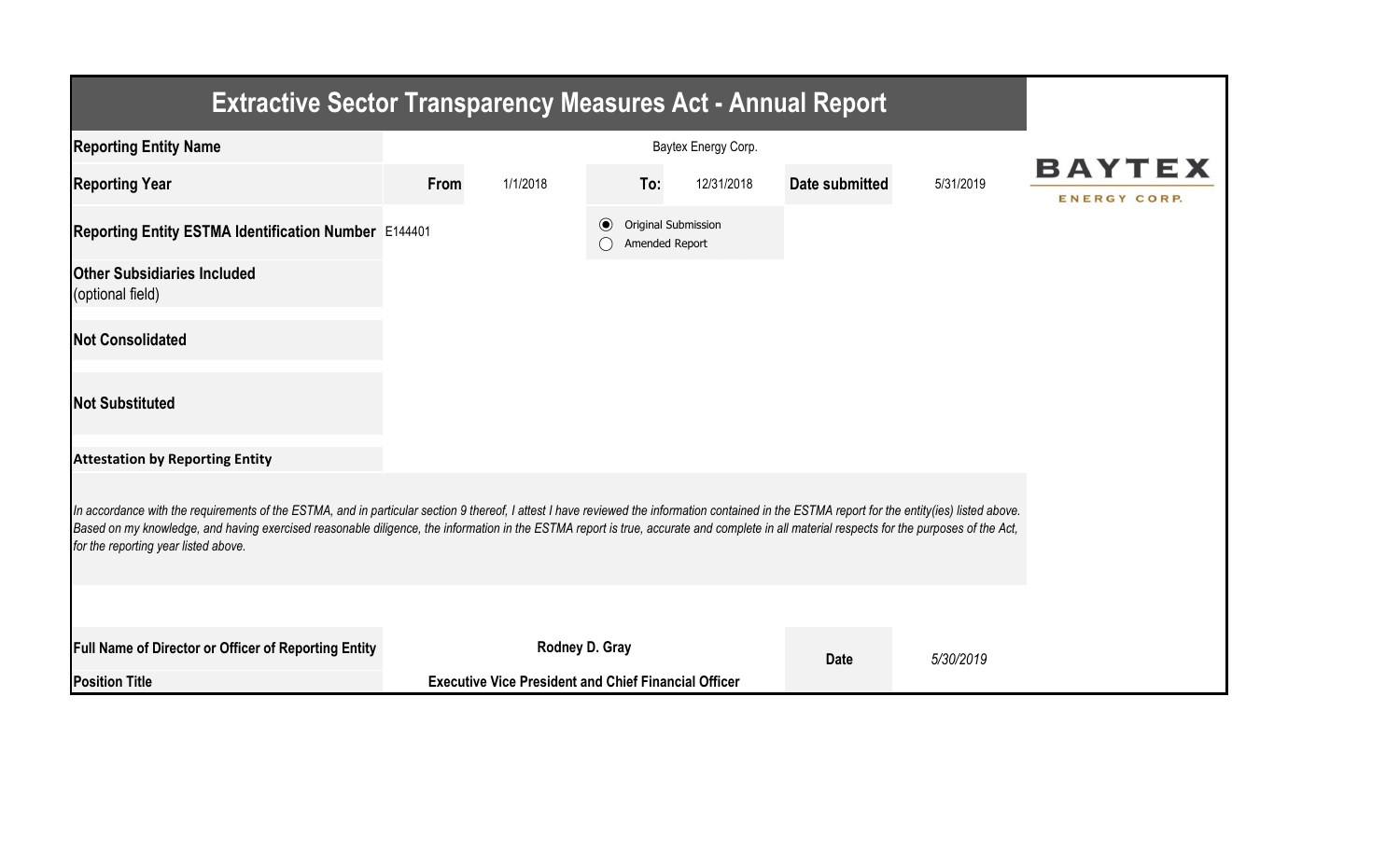|                                                                                                                                                                                  | <b>Extractive Sector Transparency Measures Act - Annual Report</b> |                                                                                                                                                                                                                        |                    |                             |                          |                                |                  |                  |                                               |                                      |                                                                                                                                                    |
|----------------------------------------------------------------------------------------------------------------------------------------------------------------------------------|--------------------------------------------------------------------|------------------------------------------------------------------------------------------------------------------------------------------------------------------------------------------------------------------------|--------------------|-----------------------------|--------------------------|--------------------------------|------------------|------------------|-----------------------------------------------|--------------------------------------|----------------------------------------------------------------------------------------------------------------------------------------------------|
| <b>Reporting Year</b><br><b>Reporting Entity Name</b><br><b>Reporting Entity ESTMA</b><br><b>Identification Number</b><br><b>Subsidiary Reporting Entities (if</b><br>necessary) |                                                                    | From:<br>1/1/2018<br>Baytex Energy Corp.<br>E144401                                                                                                                                                                    | To:                | 12/31/2018                  |                          | Currency of the Report CAD     |                  |                  |                                               |                                      |                                                                                                                                                    |
|                                                                                                                                                                                  |                                                                    |                                                                                                                                                                                                                        |                    |                             | <b>Payments by Payee</b> |                                |                  |                  |                                               |                                      |                                                                                                                                                    |
| <b>Country</b>                                                                                                                                                                   | <b>Payee Name</b>                                                  | Departments, Agency, etc within Payee<br>that Received Payments                                                                                                                                                        | <b>Taxes</b>       | <b>Royalties</b>            | Fees                     | <b>Production Entitlements</b> | <b>Bonuses</b>   | <b>Dividends</b> | Infrastructure<br><b>Improvement Payments</b> | <b>Total Amount paid to</b><br>Payee | <b>Notes</b>                                                                                                                                       |
| Canada                                                                                                                                                                           | FEDERAL GOVERNMENT OF CANADA                                       | RECEIVER GENERAL FOR CANADA, INDIAN<br>OIL AND GAS CANADA                                                                                                                                                              |                    |                             | 270,000                  |                                | 980,000          |                  |                                               | 1,250,000                            |                                                                                                                                                    |
| Canada                                                                                                                                                                           | PROVINCE OF ALBERTA                                                | ALBERTA BOILERS SAFETY ASSOCIATION,<br>ALBERTA ENERGY REGULATOR, ALBERTA<br>PETROLEUM MARKETING COMMISSION,<br>DEPARTMENT OF ENERGY, GOVERNMENT<br>OF ALBERTA, MINISTER OF FINANCE,<br>PROVINCIAL TREASURER OF ALBERTA |                    | 33,450,000                  | 5,740,000                |                                | 10,620,000       |                  |                                               | 49,810,000                           | Royalties paid in-kind total \$2.3MM<br>and are valued at the fair market<br>value of the volumes taken in-kind at<br>the time of the transaction. |
| Canada                                                                                                                                                                           | PROVINCE OF BRITISH COLUMBIA                                       |                                                                                                                                                                                                                        | $\sim$             | ÷                           | 140,000                  |                                |                  |                  |                                               | 140,000                              |                                                                                                                                                    |
| Canada                                                                                                                                                                           | PROVINCE OF SASKATCHEWAN                                           | MINISTER OF FINANCE, SASKATCHEWAN<br>ENVIRONMENT AND RESOURCE<br>MANAGEMENT, SASKATCHEWAN<br>INDUSTRY AND RESOURCES.<br>SASKATCHEWAN MINISTRY OF THE<br><b>ECONOMY</b>                                                 | 620,000            | 30,870,000                  | 2,670,000                |                                | 2,410,000        |                  |                                               | 36,570,000                           |                                                                                                                                                    |
| Canada                                                                                                                                                                           | <b>BRAZEAU COUNTY</b>                                              |                                                                                                                                                                                                                        | 330,000            | $\mathcal{L}_{\mathcal{A}}$ | $\sim$                   |                                | $\sim$           |                  |                                               | 330,000                              |                                                                                                                                                    |
| Canada                                                                                                                                                                           | <b>CLEARWATER COUNTY</b>                                           |                                                                                                                                                                                                                        | 380,000            | $\sim$                      | $\sim$                   | $\sim$                         | $\sim$           | $\sim$           | $\sim$                                        | 380,000                              |                                                                                                                                                    |
| Canada                                                                                                                                                                           | <b>COUNTY OF STETTLER</b>                                          |                                                                                                                                                                                                                        | 140,000            | $\sim$                      |                          |                                | $\sim$           |                  |                                               | 140,000                              |                                                                                                                                                    |
| Canada                                                                                                                                                                           | COUNTY OF VERMILION RIVER                                          |                                                                                                                                                                                                                        | $\sim$             | $\sim$                      | 100,000<br>200,000       |                                | $\sim$<br>$\sim$ |                  | $\sim$                                        | 100,000                              |                                                                                                                                                    |
| Canada<br>Canada                                                                                                                                                                 | <b>COUNTY OF WETASKIWIN</b><br>M.D. OF BONNYVILLE                  |                                                                                                                                                                                                                        | $\sim$<br>320,000  | $\blacksquare$<br>$\sim$    | $\sim$                   | $\sim$                         | $\sim$           | $\sim$           | $\sim$                                        | 200,000<br>320,000                   |                                                                                                                                                    |
| Canada                                                                                                                                                                           | M.D. OF SMOKY RIVER NO.130                                         |                                                                                                                                                                                                                        | 510,000            | ×.                          |                          |                                | n.               |                  |                                               | 510,000                              |                                                                                                                                                    |
| Canada                                                                                                                                                                           | M.D. OF TABER                                                      |                                                                                                                                                                                                                        | 160,000            | $\sim$                      | $\sim$                   |                                | $\sim$           | $\sim$           | $\sim$                                        | 160,000                              |                                                                                                                                                    |
| Canada                                                                                                                                                                           | NORTHERN SUNRISE COUNTY                                            |                                                                                                                                                                                                                        | 5,100,000          | ÷.                          |                          |                                | ÷.               |                  |                                               | 5,100,000                            |                                                                                                                                                    |
| Canada                                                                                                                                                                           | PONOKA COUNTY                                                      |                                                                                                                                                                                                                        |                    | $\mathcal{L}$               | 160,000                  | $\sim$                         | $\sim$           | $\sim$           | $\sim$                                        | 160,000                              |                                                                                                                                                    |
| Canada                                                                                                                                                                           | SPECIAL AREAS BOARD                                                |                                                                                                                                                                                                                        | 780,000            | ÷.                          |                          |                                | ÷.               |                  |                                               | 780,000                              |                                                                                                                                                    |
| Canada                                                                                                                                                                           | <b>STURGEON COUNTY</b>                                             |                                                                                                                                                                                                                        | 450,000            | $\sim$                      |                          | $\sim$                         | $\sim$           | $\sim$           | $\sim$                                        | 450,000                              |                                                                                                                                                    |
| Canada                                                                                                                                                                           | R.M. OF ANTELOPE PARK NO. 322                                      |                                                                                                                                                                                                                        | 210,000            | ÷.                          |                          |                                | $\sim$           |                  |                                               | 210,000                              |                                                                                                                                                    |
| Canada                                                                                                                                                                           | R.M. OF CHESTERFIELD NO. 261                                       |                                                                                                                                                                                                                        | 350,000            | $\sim$                      | <b>Section</b>           | $\sim$                         | $\sim$           | $\sim$           | $\sim$                                        | 350,000                              |                                                                                                                                                    |
| Canada                                                                                                                                                                           | R.M. OF CUT KNIFE NO. 439                                          |                                                                                                                                                                                                                        | 130,000            | $\sim$                      | ш.                       | ÷.                             | $\sim$           |                  | $\sim$                                        | 130,000                              |                                                                                                                                                    |
| Canada<br>Canada                                                                                                                                                                 | R.M. OF ELDON NO. 471<br>R.M. OF EYE HILL NO. 382                  |                                                                                                                                                                                                                        | 950,000<br>100,000 | $\sim$<br>÷                 | $\sim$<br>$\sim$         | $\sim$                         | $\sim$<br>$\sim$ | $\sim$<br>$\sim$ | $\sim$<br>$\sim$                              | 950,000<br>100.000                   |                                                                                                                                                    |
| Canada                                                                                                                                                                           | R.M. OF FRENCHMAN BUTTE NO 51                                      |                                                                                                                                                                                                                        | 460,000            | $\sim$                      | $\sim$                   | $\sim$                         | $\sim$           | . .              | $\sim$                                        | 460,000                              |                                                                                                                                                    |
| Canada                                                                                                                                                                           | R.M. OF HILLSDALE NO. 440                                          |                                                                                                                                                                                                                        | 1,750,000          | ÷.                          | 130,000                  | $\sim$                         | $\sim$           | ÷.               | $\sim$                                        | 1.880.000                            |                                                                                                                                                    |
| Canada                                                                                                                                                                           | R.M. OF KINDERSLEY NO.290                                          |                                                                                                                                                                                                                        | 1,520,000          | $\sim$ .                    | 960,000                  | $\sim$                         | $\sim$           | $\sim$           | 210,000                                       | 2,690,000                            |                                                                                                                                                    |
| Canada                                                                                                                                                                           | R.M. OF MANITOU LAKE NO. 442                                       |                                                                                                                                                                                                                        | 120,000            | $\sim$                      |                          |                                | $\sim$           |                  |                                               | 120,000                              |                                                                                                                                                    |
| Canada                                                                                                                                                                           | R.M. OF MONET NO. 257                                              |                                                                                                                                                                                                                        | 730,000            | $\sim$                      | 840,000                  | $\sim$                         | $\sim$           | $\sim$           | $\sim$                                        | 1,570,000                            |                                                                                                                                                    |
| Canada                                                                                                                                                                           | R.M. OF OAKDALE NO. 320                                            |                                                                                                                                                                                                                        | 1,380,000          | H.                          | 120,000                  | $\sim$                         | $\sim$           |                  | $\sim$                                        | 1,500,000                            |                                                                                                                                                    |
| Canada                                                                                                                                                                           | R.M. OF PRAIRIEDALE NO. 321                                        |                                                                                                                                                                                                                        | 440,000            | $\mathcal{L}$               |                          | $\sim$                         | $\sim$           | $\sim$           | $\sim$                                        | 440,000                              |                                                                                                                                                    |
| Canada                                                                                                                                                                           | R.M. OF PROGRESS NO. 351                                           |                                                                                                                                                                                                                        | 680,000            | $\sim$                      |                          |                                | $\sim$           |                  | $\sim$                                        | 680,000                              |                                                                                                                                                    |
| Canada                                                                                                                                                                           | R.M. OF SNIPE LAKE 259                                             |                                                                                                                                                                                                                        | 940,000            | $\sim$                      | 470,000                  | $\sim$                         | $\sim$           | $\sim$           | $\sim$                                        | 1,410,000                            |                                                                                                                                                    |
| Canada                                                                                                                                                                           | R.M. OF WILTON NO. 472                                             |                                                                                                                                                                                                                        | 580,000            | $\sim$                      |                          | $\sim$                         | $\sim$           |                  | $\sim$                                        | 580,000                              |                                                                                                                                                    |
| Canada                                                                                                                                                                           | R.M. OF WINSLOW                                                    |                                                                                                                                                                                                                        | 180,000            | $\sim$                      | $\sim$                   | $\sim$                         | $\sim$           | $\sim$           | $\sim$                                        | 180,000                              |                                                                                                                                                    |
| Canada                                                                                                                                                                           | TOWN OF ESTON                                                      |                                                                                                                                                                                                                        | - 1                | ×.                          | 110,000                  |                                |                  |                  | ÷.                                            | 110.000                              |                                                                                                                                                    |
| Canada                                                                                                                                                                           | WOODLAND CREE FIRST NATION #474                                    |                                                                                                                                                                                                                        | $\sim$             | 100,000                     | $\sim$                   | $\sim$                         | 750,000          | $\sim$           | $\sim$                                        | 850,000                              |                                                                                                                                                    |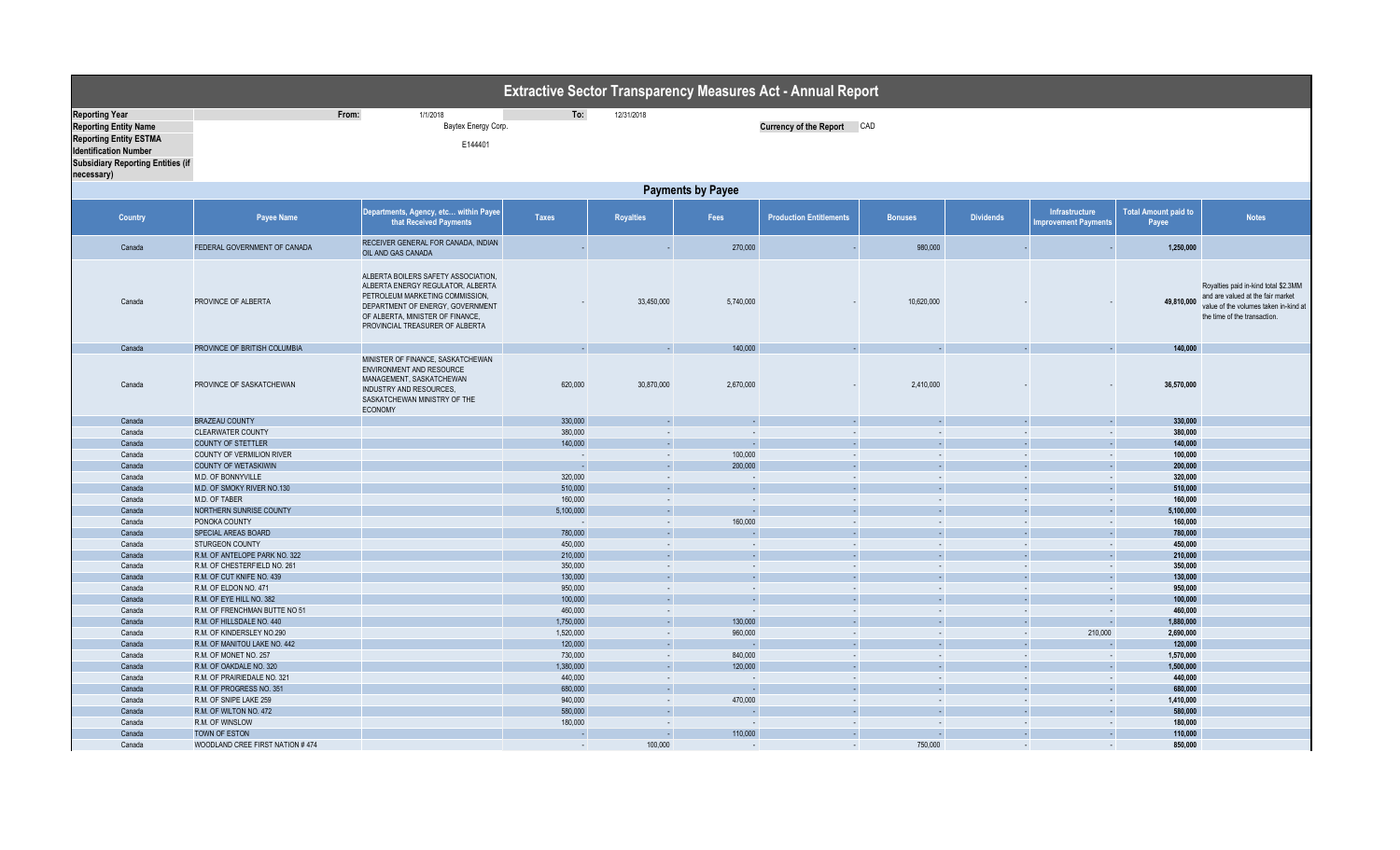| <b>Extractive Sector Transparency Measures Act - Annual Report</b>                                                                                                               |                                                                                                        |                                                                 |              |            |            |                                |                |                  |                                               |                                      |                                                                                                                                                   |
|----------------------------------------------------------------------------------------------------------------------------------------------------------------------------------|--------------------------------------------------------------------------------------------------------|-----------------------------------------------------------------|--------------|------------|------------|--------------------------------|----------------|------------------|-----------------------------------------------|--------------------------------------|---------------------------------------------------------------------------------------------------------------------------------------------------|
| <b>Reporting Year</b><br><b>Reporting Entity Name</b><br><b>Reporting Entity ESTMA</b><br><b>Identification Number</b><br><b>Subsidiary Reporting Entities (if</b><br>necessary) | To:<br>From:<br>1/1/2018<br>12/31/2018<br>Baytex Energy Corp.<br>Currency of the Report CAD<br>E144401 |                                                                 |              |            |            |                                |                |                  |                                               |                                      |                                                                                                                                                   |
|                                                                                                                                                                                  | <b>Payments by Payee</b>                                                                               |                                                                 |              |            |            |                                |                |                  |                                               |                                      |                                                                                                                                                   |
| Country                                                                                                                                                                          | Payee Name                                                                                             | Departments, Agency, etc within Payee<br>that Received Payments | <b>Taxes</b> | Royalties  | Fees       | <b>Production Entitlements</b> | <b>Bonuses</b> | <b>Dividends</b> | Infrastructure<br><b>Improvement Payments</b> | <b>Total Amount paid to</b><br>Payee | <b>Notes</b>                                                                                                                                      |
| United States of America                                                                                                                                                         | <b>KARNES COUNTY</b>                                                                                   |                                                                 | 4,110,000    |            |            |                                |                |                  |                                               |                                      | Payments made in U.S.<br>dollars have been converted<br>4,110,000 to Canadian dollars using<br>the December 31, 2018<br>exchange rate of 1.3646.  |
| United States of America                                                                                                                                                         | <b>STATE OF TEXAS</b>                                                                                  |                                                                 | $\sim$       | 26,620,000 |            |                                |                |                  |                                               |                                      | Payments made in U.S.<br>dollars have been converted<br>26,620,000 to Canadian dollars using<br>the December 31, 2018<br>exchange rate of 1.3646. |
|                                                                                                                                                                                  |                                                                                                        |                                                                 |              |            | 11.910.000 |                                |                |                  |                                               |                                      |                                                                                                                                                   |
| <b>Additional Notes:</b>                                                                                                                                                         | All reported payments have been rounded to the nearest CDN \$10,000.                                   |                                                                 | 23,420,000   | 91,040,000 |            | $\sim$                         | 14,760,000     | $\blacksquare$   | 210,000                                       | 141,340,000                          |                                                                                                                                                   |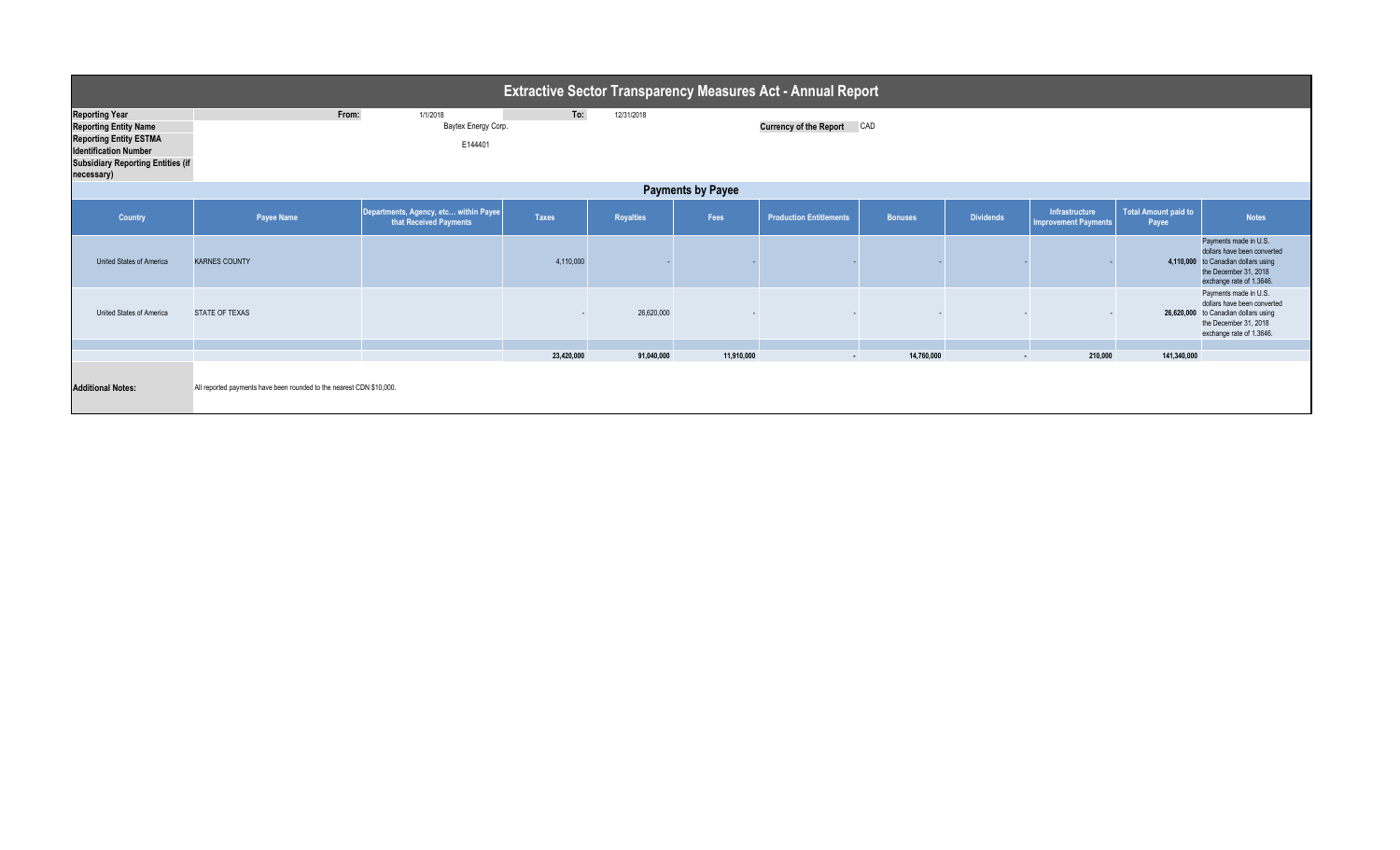| <b>Extractive Sector Transparency Measures Act - Annual Report</b>                                                                                                               |                     |                                                                      |                                       |            |                                |                               |                  |                                               |                                 |                                                                                                                                                   |  |
|----------------------------------------------------------------------------------------------------------------------------------------------------------------------------------|---------------------|----------------------------------------------------------------------|---------------------------------------|------------|--------------------------------|-------------------------------|------------------|-----------------------------------------------|---------------------------------|---------------------------------------------------------------------------------------------------------------------------------------------------|--|
| <b>Reporting Year</b><br><b>Reporting Entity Name</b><br><b>Reporting Entity ESTMA</b><br><b>Identification Number</b><br><b>Subsidiary Reporting Entities (if</b><br>necessary) | From:               | 1/1/2018                                                             | To:<br>Baytex Energy Corp.<br>E144401 | 12/31/2018 |                                | <b>Currency of the Report</b> | CAD              |                                               |                                 |                                                                                                                                                   |  |
|                                                                                                                                                                                  |                     |                                                                      |                                       |            | <b>Payments by Project</b>     |                               |                  |                                               |                                 |                                                                                                                                                   |  |
| <b>Country</b>                                                                                                                                                                   | <b>Project Name</b> | <b>Taxes</b>                                                         | <b>Royalties</b>                      | Fees       | <b>Production Entitlements</b> | <b>Bonuses</b>                | <b>Dividends</b> | Infrastructure<br><b>Improvement Payments</b> | Total Amount paid by<br>Project | <b>Notes</b>                                                                                                                                      |  |
| Canada                                                                                                                                                                           | <b>CONVENTIONAL</b> | 1,980,000                                                            | 1,280,000                             | 2,850,000  | $\sim$                         |                               |                  | $\sim$                                        | 6,110,000                       |                                                                                                                                                   |  |
| Canada                                                                                                                                                                           | <b>DUVERNAY</b>     | $\overline{\phantom{a}}$                                             | 150,000                               | $\sim$     | $\sim$                         | 11,620,000                    | $\sim$           | $\sim$                                        | 11,770,000                      |                                                                                                                                                   |  |
| Canada                                                                                                                                                                           | <b>LLOYDMINSTER</b> | 5,600,000                                                            | 14,480,000                            | 2,640,000  | $\omega$                       | 780,000                       | $\mathbb{Z}^+$   | $\sim$                                        | 23,500,000                      |                                                                                                                                                   |  |
| Canada                                                                                                                                                                           | <b>PEACE RIVER</b>  | 5,440,000                                                            | 28,770,000                            | 1,240,000  | $\sim$                         | 1,550,000                     | $\sim$           | $\sim$                                        | 37,000,000                      |                                                                                                                                                   |  |
| <b>United States of America</b>                                                                                                                                                  | <b>USA</b>          | 4,110,000                                                            | 26,620,000                            |            |                                |                               |                  |                                               |                                 | Payments made in U.S.<br>dollars have been converted<br>30,730,000 to Canadian dollars using<br>the December 31, 2018<br>exchange rate of 1.3646. |  |
| Canada                                                                                                                                                                           | <b>VIKING</b>       | 6,290,000                                                            | 19,740,000                            | 5,180,000  | $\sim$                         | 810,000                       | $\sim$           | 210,000                                       | 32,230,000                      |                                                                                                                                                   |  |
|                                                                                                                                                                                  |                     |                                                                      |                                       |            |                                |                               |                  |                                               |                                 |                                                                                                                                                   |  |
|                                                                                                                                                                                  |                     | 23,420,000                                                           | 91,040,000                            | 11,910,000 | $\sim$                         | 14,760,000                    | $\sim$           | 210,000                                       | 141,340,000                     |                                                                                                                                                   |  |
| <b>Additional Notes:</b>                                                                                                                                                         |                     | All reported payments have been rounded to the nearest CDN \$10,000. |                                       |            |                                |                               |                  |                                               |                                 |                                                                                                                                                   |  |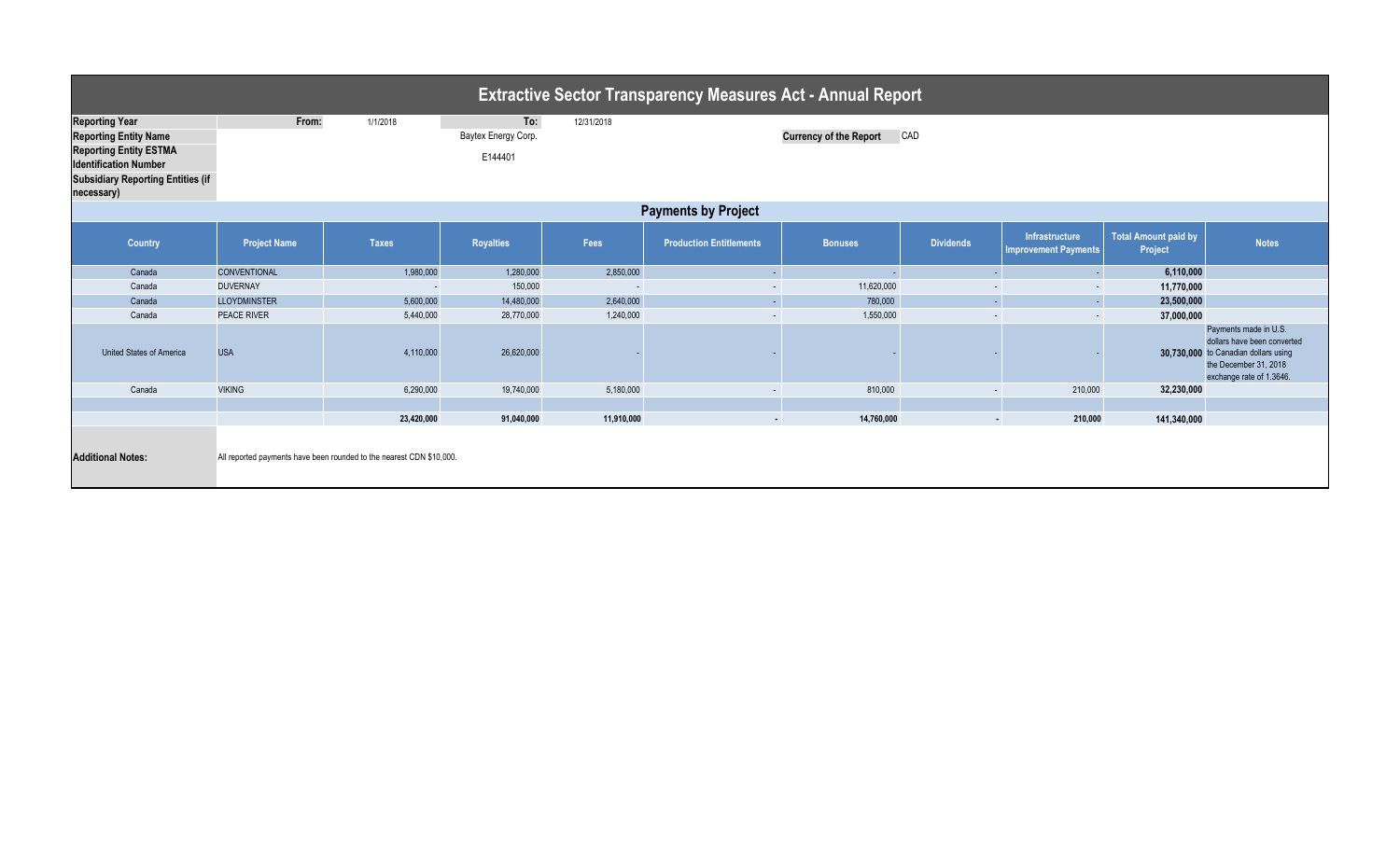

**EXTRACTIVE SECTOR** TRANSPARENCY MEASURES ACT

2018 REPORT



### **INTRODUCTION**

Baytex Energy Corp. and its subsidiaries (collectively the "Company" or "Baytex") has prepared the following report (the "Report") of payments made to government entities for the year ended December 31, 2018 as required by the *Extractive Sector Transparency Measures Act*, S.C. 2014, c.39, s.376 ("ESTMA" or "the Act").

In addition to the payments required to be reported under the Act, Baytex makes broader socio-economic contributions to the local areas in which we operate. Information pertaining to these contributions is included in Baytex's 2016 Corporate Responsibility Report available on the Company's website at [www.baytexenergy.com.](http://www.baytexenergy.com/) Baytex's 2018 Corporate Responsibility Report will be released in September 2019.

## **BASIS OF PREPARATION**

The Report is presented in Canadian Dollars and has been prepared in accordance with the requirements of the Act and the Natural Resources Canada Technical Reporting Specifications. Payments made in a foreign currency are translated into Canadian dollars at the year-end exchange rate, as allowed in the Technical Reporting Specifications. The purpose of the Technical Reporting Specifications is to provide the form and manner specifications for the reporting process. The following is a summary of judgements and definitions that Baytex has made in preparation of the Report.

On August 22, 2018, Baytex completed the acquisition of Raging River Exploration Inc. ("Raging River"). Reportable payments made by Raging River between January 1, 2018 and August 21, 2018 are included in this Report.

## *Payee*

A payee is:

- a) Any government in Canada or in a foreign state;
- b) A body that is established by two or more governments;
- c) Any trust, board, commission, corporation or body or other authority that is established to exercise or perform, or that exercises or performs, a power, duty or function of a government for a government referred to in a) above or a body referred to in b) above.

Payees include governments at any level, including national, regional, state/provincial, local/municipal levels, as well as Indigenous governments. Payees include Crown corporations and other state-owned enterprises that are exercising or performing a power, duty or function of government.

Where practical, the name of the department, agency or other body of the payee that received the payment is disclosed.

### *Activities within the scope of the Act*

Payments made by Baytex to payees arising from the commercial development of oil, gas and minerals ("commercial development") are disclosed in this Report. This Report includes payments related to initial processing activities that are integrated with the Company's extraction operations and comprise commercial development. Payments that are not related to commercial development, as defined by ESTMA and the Technical Reporting Specifications, are excluded from this Report.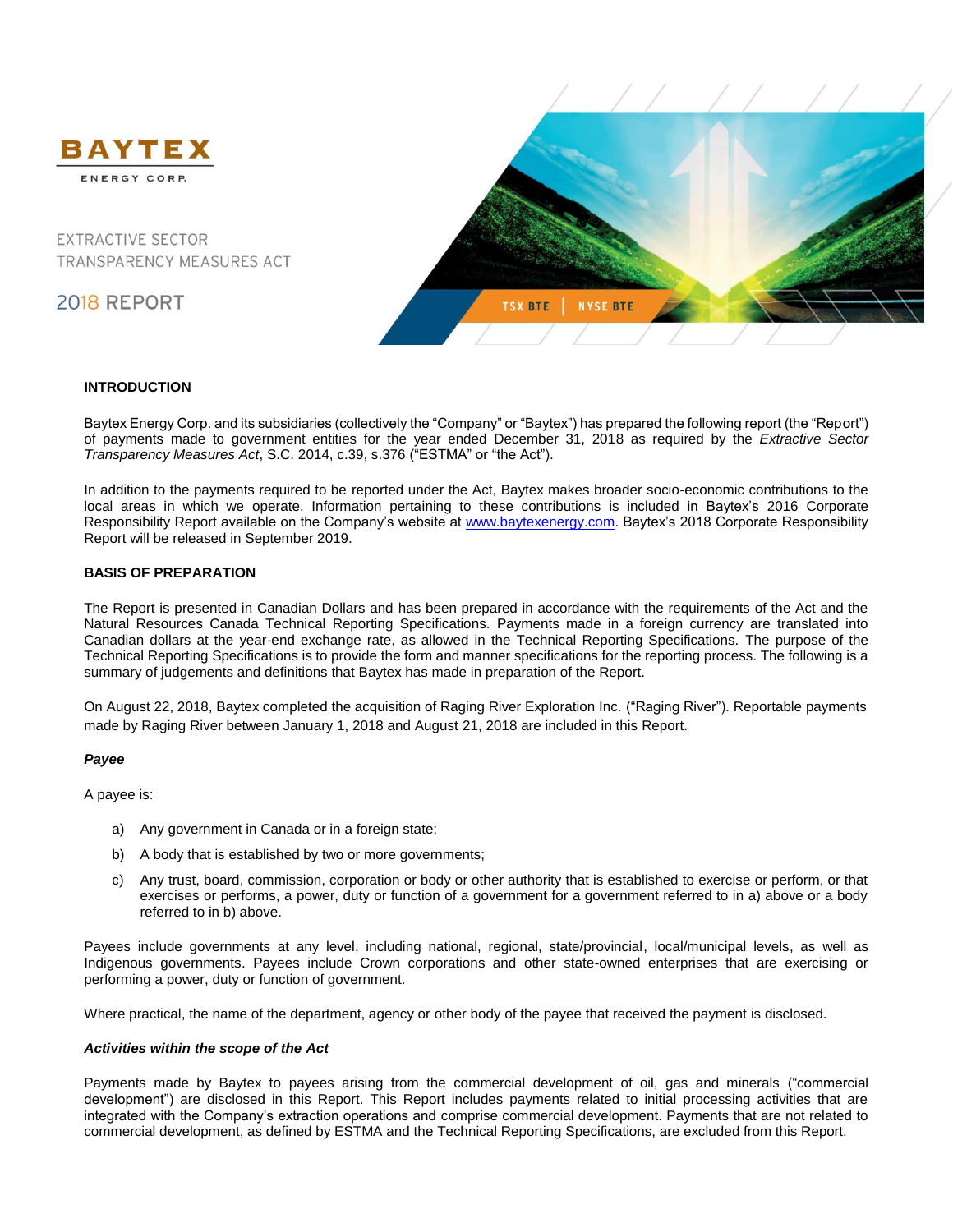### *Project*

Payments are reported at a project level except for payments that are not attributable to a specific project and are reported at the entity level. Corporate income taxes, which are not typically levied at a project level, are an example of this.

A "project" is defined as the operational activities that are governed by a single contract, license, lease, concession or similar legal agreement and form the basis for payment liabilities with a government. However, if multiple such agreements are substantially interconnected, the agreements are grouped into a single "project" for reporting purposes, as permitted under the Act and the Technical Reporting Specifications.

### *Cash and in-kind payments*

Payments are reported on a cash basis, meaning that they are reported in the period in which they are paid. In-kind payments are converted to an equivalent cash value based on the most appropriate and relevant valuation method for each payment, which can be at cost or market value or such value as stated in the contract.

Payments to the same payee that meet or exceed CAD\$100,000 in one category of payment are disclosed and are rounded to the nearest CAD\$10,000.

### *Refunds, rebates and credits*

Amounts paid to payees have been reported at the amounts paid by Baytex, including instances where an applicable credit or rebate reduces the amount payable, to reflect the net cash payment to the payee. Cash refunds or rebates received from payees have not been reported where they have not been applied as a credit to amounts owing.

### *Operatorship*

Baytex often conducts joint venture operations with other entities for commercial development. Typically one entity, the operator, makes payments on behalf of all parties and is reimbursed by the non-operating venture partners. Where Baytex makes a reportable payment, the full amount paid is disclosed, regardless of whether Baytex is the operator or could subsequently be reimbursed by its non-operating venture partners.

Payments made by other entities with which Baytex has joint control or arrangement are excluded from this Report, with the exception of certain payments made for our non-operated properties where the operator is not subject to the Act. As such, we have reported the net payments the operator made on our behalf using the best information available.

## **PAYMENT CATEGORIES**

The information is reported under the following payment categories.

### *Taxes*

This payment category includes taxes levied on income, profit and production. Taxes reported include corporate income tax, property taxes and certain provincial resource surcharges that relate to commercial development. Consumption taxes, personal income taxes, sales taxes and taxes withheld by others on behalf of the Company, as well as tax refunds received are excluded.

### *Royalties*

These are payments for the rights to extract oil and natural gas resources and include in-kind royalties.

### *Fees*

Fees include payments for rental fees, entry fees, regulatory charges and other considerations for licenses, permits and/or concessions required in order to gain access to an area where extractive activities are performed. Amounts paid in ordinary course commercial transactions in exchange for services or goods provided by a payee are excluded.

### *Production entitlements*

These payments relate to the payee's share of oil, gas or mineral production under production sharing agreements or similar contractual or legislated arrangements. There were no reportable production entitlement payments for the year ended December 31, 2018.